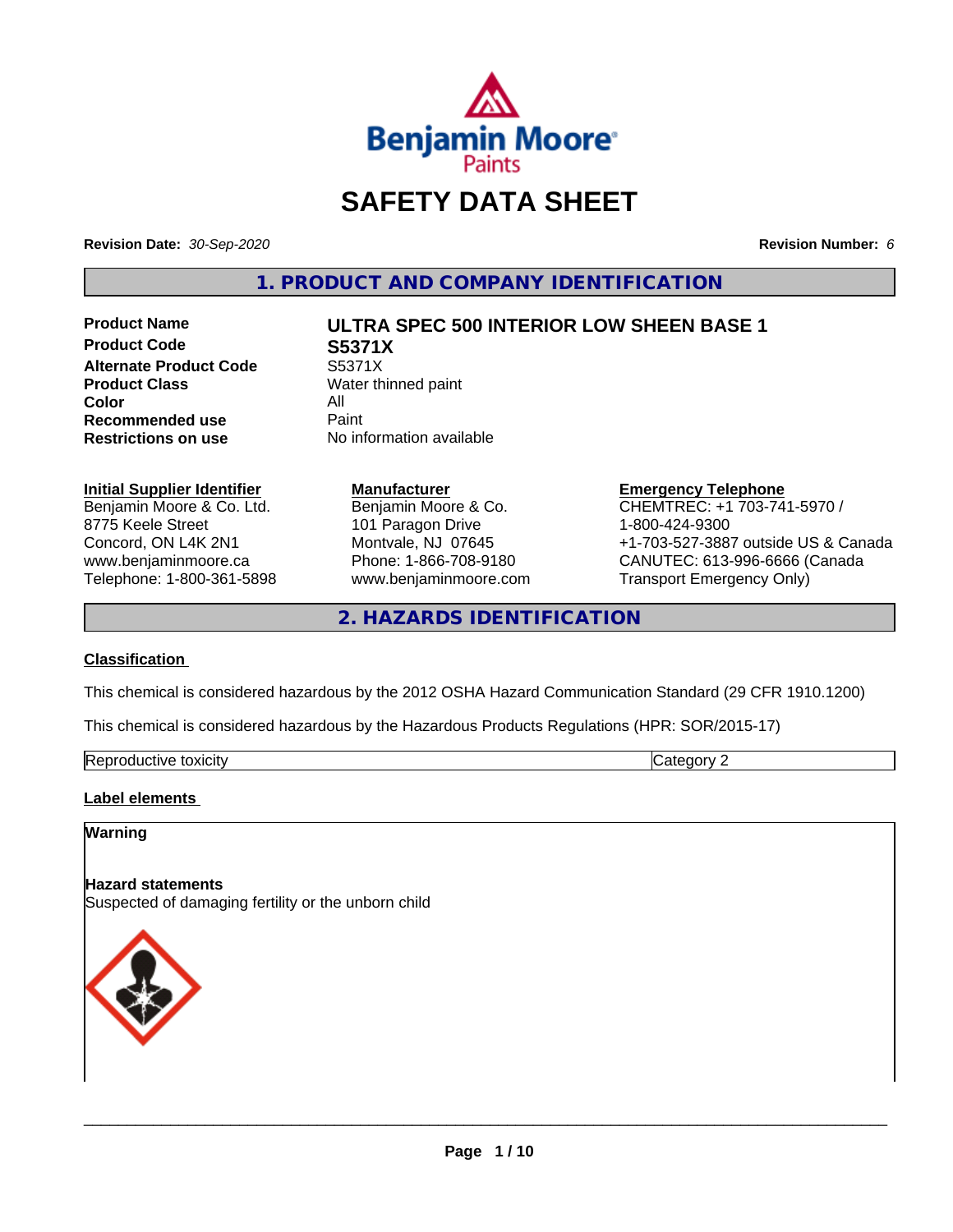**Appearance** liquid **Contract Contract Contract Contract Contract Contract Contract Contract Contract Contract Contract Contract Contract Contract Contract Contract Contract Contract Contract Contract Contract Contract Con** 

#### **Precautionary Statements - Prevention**

Obtain special instructions before use Do not handle until all safety precautions have been read and understood Use personal protective equipment as required

#### **Precautionary Statements - Response**

IF exposed or concerned: Get medical advice/attention

#### **Precautionary Statements - Storage**

Store locked up

#### **Precautionary Statements - Disposal**

Dispose of contents/container to an approved waste disposal plant

#### **Hazards not otherwise classified (HNOC)**

Not applicable

#### **Other information**

No information available

#### **Other hazards**

 **WARNING:** This product contains isothiazolinone compounds at levels of <0.1%. These substances are biocides commonly found in most paints and a variety of personal care products as a preservative. Certain individuals may be sensitive or allergic to these substances, even at low levels.

#### **3. COMPOSITION INFORMATION ON COMPONENTS**

| <b>Chemical name</b> | <b>CAS No.</b> | Weight-%      | Hazardous Material                                                                     | Date HMIRA filed and |
|----------------------|----------------|---------------|----------------------------------------------------------------------------------------|----------------------|
|                      |                |               | Information Review Act date exemption granted<br>registry number<br>(HMIRA registry #) | (if applicable)      |
| Titanium dioxide     | 13463-67-7     | $10 - 30%$    |                                                                                        |                      |
| Kaolin, calcined     | 92704-41-1     | $3 - 7%$      |                                                                                        |                      |
| Kaolin               | 1332-58-7      | $-5%$         |                                                                                        |                      |
| Silica amorphous     | 7631-86-9      | $-5%$         |                                                                                        |                      |
| Trimethylolpropane   | 77-99-6        | $0.1 - 0.25%$ |                                                                                        |                      |

\*The exact percentage (concentration) of composition has been withheld as a trade secret

#### **4. FIRST AID MEASURES**

| <b>General Advice</b> | No hazards which require special first aid measures.                                                     |
|-----------------------|----------------------------------------------------------------------------------------------------------|
| <b>Eye Contact</b>    | Rinse thoroughly with plenty of water for at least 15<br>minutes and consult a physician.                |
| <b>Skin Contact</b>   | Wash off immediately with soap and plenty of water while<br>removing all contaminated clothes and shoes. |
| <b>Inhalation</b>     | Move to fresh air. If symptoms persist, call a physician.                                                |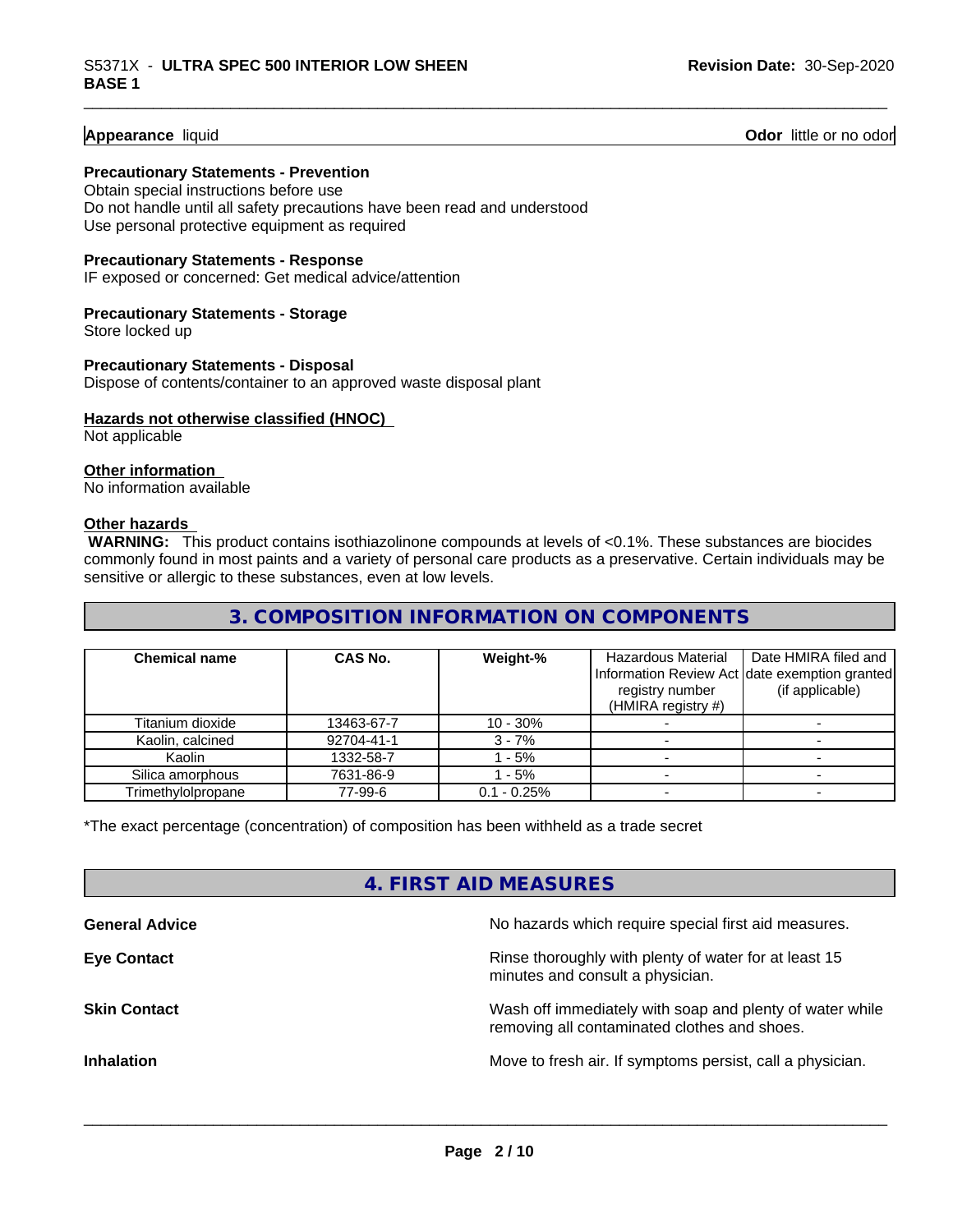**Ingestion Ingestion Clean mouth with water and afterwards drink plenty of** Clean mouth with water and afterwards drink plenty of water. Consult a physician if necessary.

**Most Important Symptoms/Effects** None known.

**Notes To Physician** Motes To Physician Treat symptomatically.

**5. FIRE-FIGHTING MEASURES**

| <b>Suitable Extinguishing Media</b>                                              | Use extinguishing measures that are appropriate to local<br>circumstances and the surrounding environment.<br>As in any fire, wear self-contained breathing apparatus<br>pressure-demand, MSHA/NIOSH (approved or equivalent)<br>and full protective gear.<br>Closed containers may rupture if exposed to fire or<br>extreme heat.<br>No.<br>No. |  |  |  |
|----------------------------------------------------------------------------------|--------------------------------------------------------------------------------------------------------------------------------------------------------------------------------------------------------------------------------------------------------------------------------------------------------------------------------------------------|--|--|--|
| Protective equipment and precautions for firefighters                            |                                                                                                                                                                                                                                                                                                                                                  |  |  |  |
| <b>Specific Hazards Arising From The Chemical</b>                                |                                                                                                                                                                                                                                                                                                                                                  |  |  |  |
| Sensitivity to mechanical impact                                                 |                                                                                                                                                                                                                                                                                                                                                  |  |  |  |
| Sensitivity to static discharge                                                  |                                                                                                                                                                                                                                                                                                                                                  |  |  |  |
| <b>Flash Point Data</b><br>Flash point (°F)<br>Flash Point (°C)<br><b>Method</b> | Not applicable<br>Not applicable<br>Not applicable                                                                                                                                                                                                                                                                                               |  |  |  |
| <b>Flammability Limits In Air</b>                                                |                                                                                                                                                                                                                                                                                                                                                  |  |  |  |
| Lower flammability limit:<br><b>Upper flammability limit:</b>                    | Not applicable<br>Not applicable                                                                                                                                                                                                                                                                                                                 |  |  |  |
| <b>NFPA</b><br>Health: 2<br>Flammability: 0                                      | <b>Instability: 0</b><br><b>Special: Not Applicable</b>                                                                                                                                                                                                                                                                                          |  |  |  |
| <b>NFPA Legend</b><br>0 - Not Hazardous                                          |                                                                                                                                                                                                                                                                                                                                                  |  |  |  |

- 1 Slightly
- 2 Moderate
- 3 High
- 4 Severe

*The ratings assigned are only suggested ratings, the contractor/employer has ultimate responsibilities for NFPA ratings where this system is used.*

*Additional information regarding the NFPA rating system is available from the National Fire Protection Agency (NFPA) at www.nfpa.org.*

**6. ACCIDENTAL RELEASE MEASURES**

**Personal Precautions Avoid contact with skin, eyes and clothing. Ensure** Avoid contact with skin, eyes and clothing. Ensure adequate ventilation.

**Other Information Discription Prevent further leakage or spillage if safe to do so.**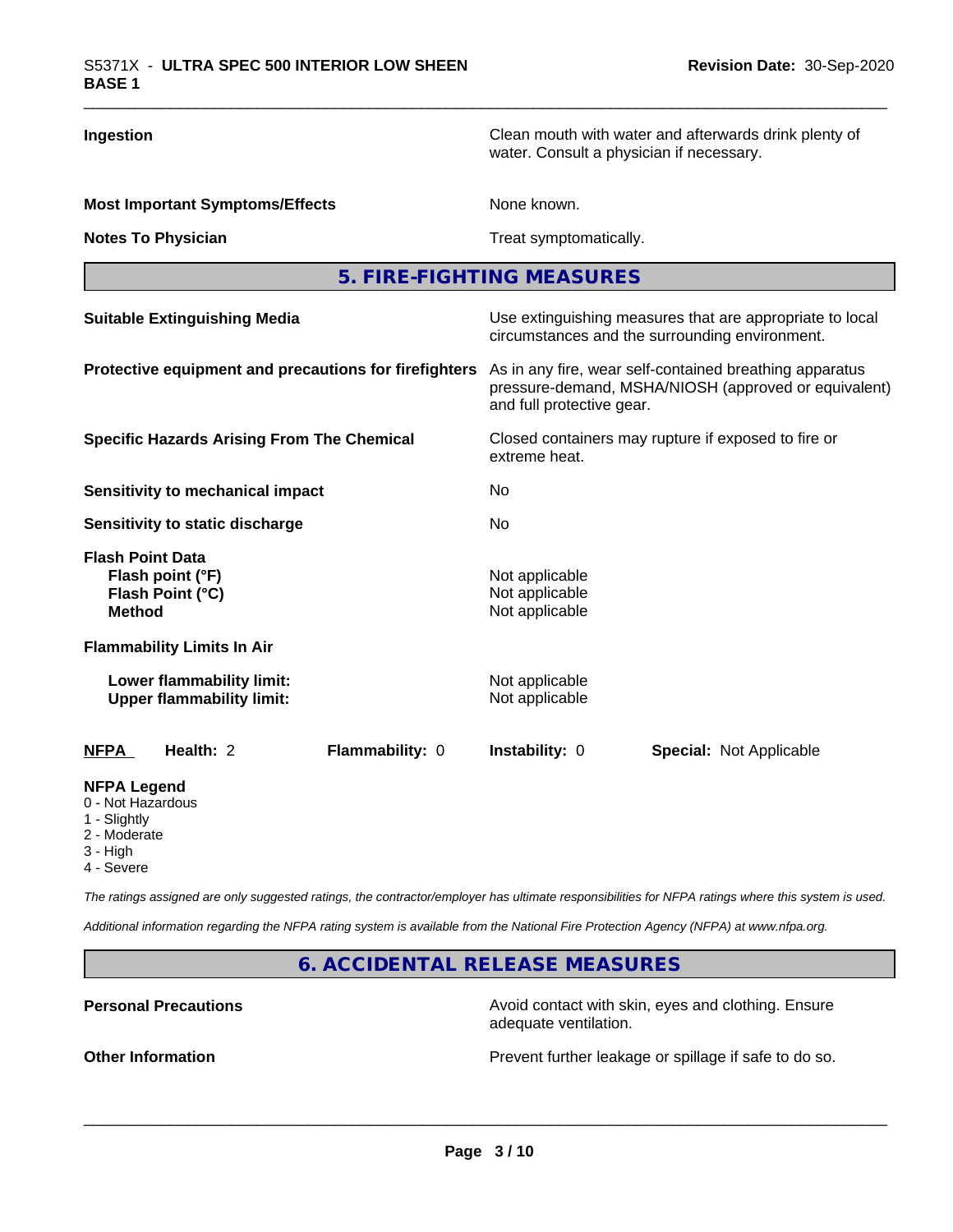**Environmental precautions** See Section 12 for additional Ecological Information.

**Methods for Cleaning Up Example 20 Soak** up with inert absorbent material. Sweep up and shovel into suitable containers for disposal.

## **7. HANDLING AND STORAGE**

**Handling Handling Avoid contact with skin, eyes and clothing. Avoid breathing** vapors, spray mists or sanding dust. In case of insufficient ventilation, wear suitable respiratory equipment.

**Storage Keep container tightly closed. Keep out of the reach of Keep Keep container tightly closed. Keep out of the reach of** children.

**Incompatible Materials Incompatible Materials No information available** 

## **8. EXPOSURE CONTROLS / PERSONAL PROTECTION**

#### **Exposure Limits**

| <b>Chemical name</b> | <b>OSHA PEL</b>                               | <b>ACGIH TLV</b>                                                                                                                              | <b>Alberta</b>           | <b>British</b><br>Columbia                       | <b>Ontario</b>             | Quebec                                 |
|----------------------|-----------------------------------------------|-----------------------------------------------------------------------------------------------------------------------------------------------|--------------------------|--------------------------------------------------|----------------------------|----------------------------------------|
| Titanium dioxide     | 15 mg/m $3$ - TWA                             | TWA: $10 \text{ mg/m}^3$                                                                                                                      | 10 mg/m $3$ - TWA        | 10 mg/m $3$ - TWA<br>$3$ mg/m <sup>3</sup> - TWA | 10 mg/m <sup>3</sup> - TWA | 10 mg/m <sup>3</sup> -<br><b>TWAEV</b> |
| Kaolin               | 15 mg/m $3$ - TWA<br>$5 \text{ mg/m}^3$ - TWA | TWA: $2 \text{ mg/m}^3$<br>particulate matter<br>containing no<br>asbestos and <1%<br>crystalline silica,<br>respirable<br>particulate matter | $2 \text{ mg/m}^3$ - TWA | $2 \text{ mg/m}^3$ - TWA                         | $2 \text{ mg/m}^3$ - TWA   | 5 mg/m <sup>3</sup> - TWAEV            |
| Silica amorphous     | 20 mppcf - TWA                                | N/E                                                                                                                                           | N/E                      | N/E                                              | N/E                        | N/E                                    |

#### **Legend**

OSHA - Occupational Safety & Health Administration Exposure Limits ACGIH - American Conference of Governmental Industrial Hygienists Alberta - Alberta Occupational Exposure Limits British Columbia - British Columbia Occupational Exposure Limits Ontario - Ontario Occupational Exposure Limits Quebec - Quebec Occupational Exposure Limits

N/E - Not Established

# **Personal Protective Equipment**

**Engineering Measures Ensure** Ensure adequate ventilation, especially in confined areas.

**Eye/Face Protection** Safety glasses with side-shields. **Skin Protection Protection Protective gloves and impervious clothing. Respiratory Protection In case of insufficient ventilation wear suitable respiratory** equipment.

**Hygiene Measures Avoid contact with skin, eyes and clothing. Remove and Avoid contact with skin, eyes and clothing. Remove and Avoid contact with skin, eyes and clothing. Remove and** wash contaminated clothing before re-use. Wash thoroughly after handling.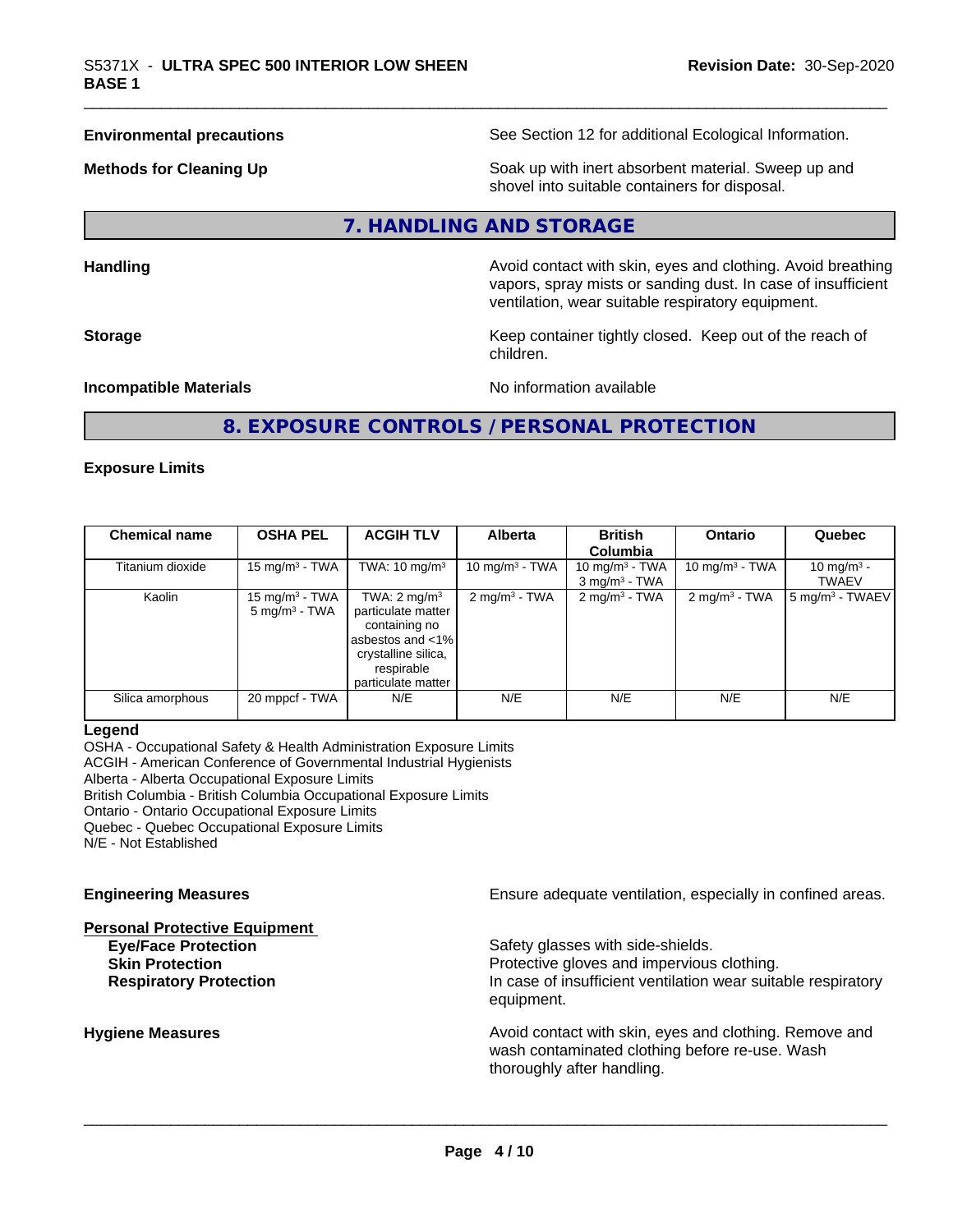#### **9. PHYSICAL AND CHEMICAL PROPERTIES**

**Appearance** liquid **and a limitation of the contract of the contract of the contract of the contract of the contract of the contract of the contract of the contract of the contract of the contract of the contract of the c Odor Threshold No information available No information available Density (lbs/gal)** 10.4 - 10.8<br> **Specific Gravity** 1.25 - 1.29 **Specific Gravity pH** No information available **Viscosity (cps)** No information available **Solubility(ies)** No information available **Water solubility Mater Solubility**<br> **Evaporation Rate** Mate No information available **Vapor pressure** No information available **Vapor density**<br> **We Solids**<br>
We Solid We Solids
2018 **Wt. % Solids** 45 - 55<br> **Vol. % Solids** 30 - 40 **Vol. % Solids Wt. % Volatiles** 45 - 55 **Vol. % Volatiles VOC Regulatory Limit (g/L)** 0 **Boiling Point (°F)** 212 **Boiling Point (°C) Freezing point (°F)** 32 **Freezing Point (°C)**<br> **Flash point (°F)**<br> **Flash point (°F)**<br> **Point (°F)**<br> **Point (°F)**<br> **Point (°F)**<br> **Point (°F)**<br> **Point (°F) Flash point (°F)**<br> **Flash Point (°C)**<br> **Flash Point (°C)**<br> **C Flash Point (°C) Method**<br> **Flammability (solid. gas)**<br> **Commability (solid. gas)**<br> **Not** applicable **Flammability (solid, gas)** Not applicable<br> **Upper flammability limit:** Not applicable **Upper flammability limit: Lower flammability limit:**<br> **Autoignition Temperature (°F)** Not applicable havailable **Autoignition Temperature (°F) Autoignition Temperature (°C)** No information available **Decomposition Temperature (°F)** No information available<br> **Decomposition Temperature (°C)** No information available **Decomposition Temperature (°C) Partition coefficient** No information available

little or no odor **Evaporation Rate** No information available

## **10. STABILITY AND REACTIVITY**

| <b>Reactivity</b>                       | Not Applicable                           |
|-----------------------------------------|------------------------------------------|
| <b>Chemical Stability</b>               | Stable under normal conditions.          |
| <b>Conditions to avoid</b>              | Prevent from freezing.                   |
| <b>Incompatible Materials</b>           | No materials to be especially mentioned. |
| <b>Hazardous Decomposition Products</b> | None under normal use.                   |
| Possibility of hazardous reactions      | None under normal conditions of use.     |

#### **11. TOXICOLOGICAL INFORMATION**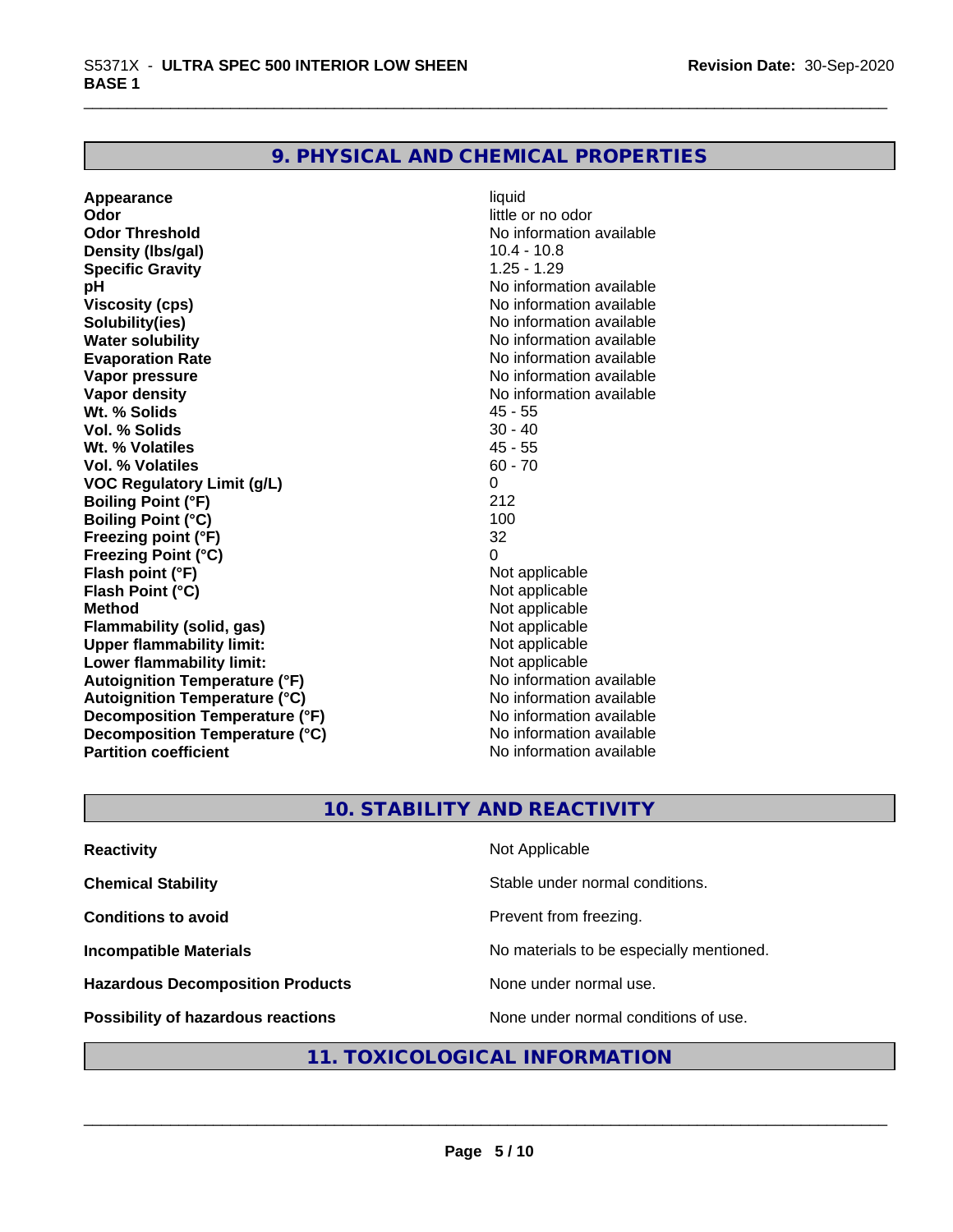| <b>Product Information</b><br>Information on likely routes of exposure                                                                                                               |                                                                                                                                                                            |
|--------------------------------------------------------------------------------------------------------------------------------------------------------------------------------------|----------------------------------------------------------------------------------------------------------------------------------------------------------------------------|
| <b>Principal Routes of Exposure</b>                                                                                                                                                  | Eye contact, skin contact and inhalation.                                                                                                                                  |
| <b>Acute Toxicity</b><br><b>Product Information</b>                                                                                                                                  | No information available                                                                                                                                                   |
| Symptoms related to the physical, chemical and toxicological characteristics                                                                                                         |                                                                                                                                                                            |
| <b>Symptoms</b>                                                                                                                                                                      | No information available                                                                                                                                                   |
| Delayed and immediate effects as well as chronic effects from short and long-term exposure                                                                                           |                                                                                                                                                                            |
| Eye contact<br><b>Skin contact</b>                                                                                                                                                   | May cause slight irritation<br>Substance may cause slight skin irritation. Prolonged or<br>repeated contact may dry skin and cause irritation.                             |
| <b>Inhalation</b><br>Ingestion                                                                                                                                                       | May cause irritation of respiratory tract.<br>Ingestion may cause gastrointestinal irritation, nausea,<br>vomiting and diarrhea.                                           |
| <b>Sensitization</b><br><b>Neurological Effects</b><br><b>Mutagenic Effects</b><br><b>Reproductive Effects</b>                                                                       | No information available.<br>No information available.<br>No information available.<br>Possible risk of impaired fertility. Possible risk of harm to<br>the unborn child.  |
| <b>Developmental Effects</b><br><b>Target organ effects</b><br><b>STOT - single exposure</b><br><b>STOT - repeated exposure</b><br>Other adverse effects<br><b>Aspiration Hazard</b> | No information available.<br>No information available.<br>No information available.<br>No information available.<br>No information available.<br>No information available. |

## **Numerical measures of toxicity**

#### **The following values are calculated based on chapter 3.1 of the GHS document**

| ATEmix (oral)   | 21666 mg/kg  |
|-----------------|--------------|
| ATEmix (dermal) | 133364 mg/kg |

#### **Component Information**

| Chemical name                  | Oral LD50                                      | Dermal LD50             | <b>Inhalation LC50</b>  |
|--------------------------------|------------------------------------------------|-------------------------|-------------------------|
| Titanium dioxide<br>13463-67-7 | $> 10000$ mg/kg (Rat)                          |                         |                         |
| Kaolin, calcined<br>92704-41-1 | $>$ 2000 mg/kg (Rat)                           |                         |                         |
| Kaolin<br>1332-58-7            | $>$ 5000 mg/kg (Rat)                           | $>$ 5000 mg/kg (Rat)    |                         |
| Silica amorphous<br>7631-86-9  | $= 7900$ mg/kg (Rat)                           | $>$ 2000 mg/kg (Rabbit) | $> 2.2$ mg/L (Rat) 1 h  |
| Trimethylolpropane<br>77-99-6  | $= 14100$ mg/kg (Rat)<br>$= 14000$ mg/kg (Rat) |                         | $> 0.29$ mg/L (Rat) 4 h |

#### **Carcinogenicity**

*The information below indicateswhether each agency has listed any ingredient as a carcinogen:.*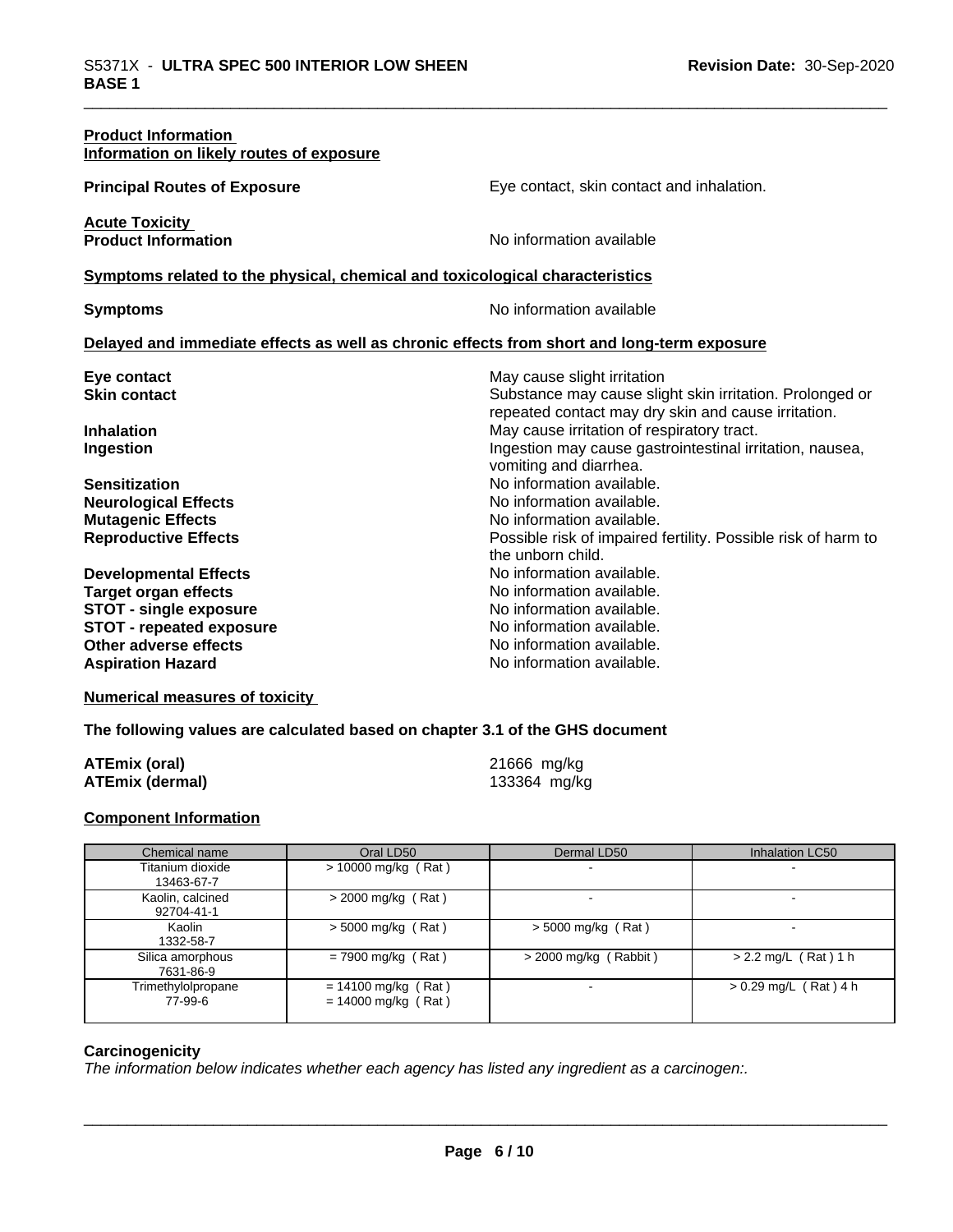| <b>Chemical name</b>       | <b>IARC</b>          | <b>NTP</b> | <b>OSHA</b> |
|----------------------------|----------------------|------------|-------------|
|                            | Possible Human<br>2B |            | Listed      |
| .<br>ı dioxide<br>Titanium | Carcinogen           |            |             |

Although IARC has classified titanium dioxide as possibly carcinogenic to humans (2B), their summary concludes: "No significant exposure to titanium dioxide is thought to occur during the use of products in which titanium dioxide is bound to other materials, such as paint."

#### **Legend**

IARC - International Agency for Research on Cancer NTP - National Toxicity Program OSHA - Occupational Safety & Health Administration

**12. ECOLOGICAL INFORMATION**

#### **Ecotoxicity Effects**

The environmental impact of this product has not been fully investigated.

#### **Product Information**

#### **Acute Toxicity to Fish**

No information available

#### **Acute Toxicity to Aquatic Invertebrates**

No information available

#### **Acute Toxicity to Aquatic Plants**

No information available

#### **Persistence / Degradability**

No information available.

#### **Bioaccumulation**

There is no data for this product.

#### **Mobility in Environmental Media**

No information available.

#### **Ozone**

No information available

#### **Component Information**

#### **Acute Toxicity to Fish**

Titanium dioxide  $LC50:$  > 1000 mg/L (Fathead Minnow - 96 hr.)

#### **Acute Toxicity to Aquatic Invertebrates**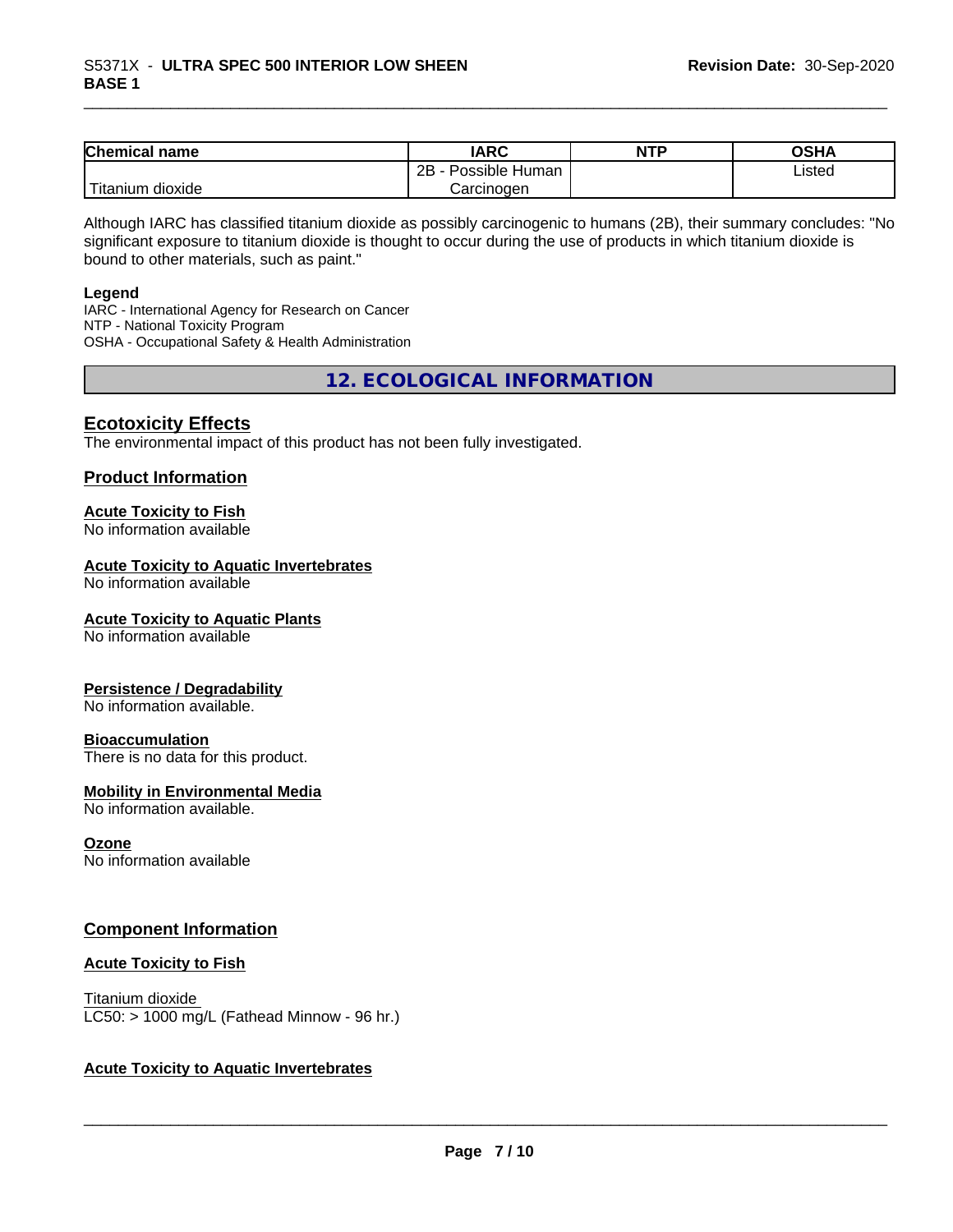No information available

#### **Acute Toxicity to Aquatic Plants**

No information available

#### **13. DISPOSAL CONSIDERATIONS**

**Waste Disposal Method Dispose of in accordance with federal, state, provincial,** and local regulations. Local requirements may vary, consult your sanitation department or state-designated environmental protection agency for more disposal options.

#### **14. TRANSPORT INFORMATION**

| <b>DOT</b>         | Not regulated |
|--------------------|---------------|
| <b>TDG</b>         | Not regulated |
| <b>ICAO / IATA</b> | Not regulated |
| <b>IMDG/IMO</b>    | Not regulated |

#### **15. REGULATORY INFORMATION**

#### **International Inventories**

| <b>TSCA: United States</b> | Yes - All components are listed or exempt. |
|----------------------------|--------------------------------------------|
| <b>DSL: Canada</b>         | Yes - All components are listed or exempt. |

#### **Federal Regulations**

| SARA 311/312 hazardous categorization |     |  |
|---------------------------------------|-----|--|
| Acute health hazard                   | Nο  |  |
| Chronic Health Hazard                 | Yes |  |
| Fire hazard                           | Nο  |  |
| Sudden release of pressure hazard     | Nο  |  |
| Reactive Hazard                       | No  |  |

#### **SARA 313**

Section 313 of Title III of the Superfund Amendments and Reauthorization Act of 1986 (SARA). This product contains a chemical or chemicals which are subject to the reporting requirements of the Act and Title 40 of the Code of Federal Regulations, Part 372:

*None*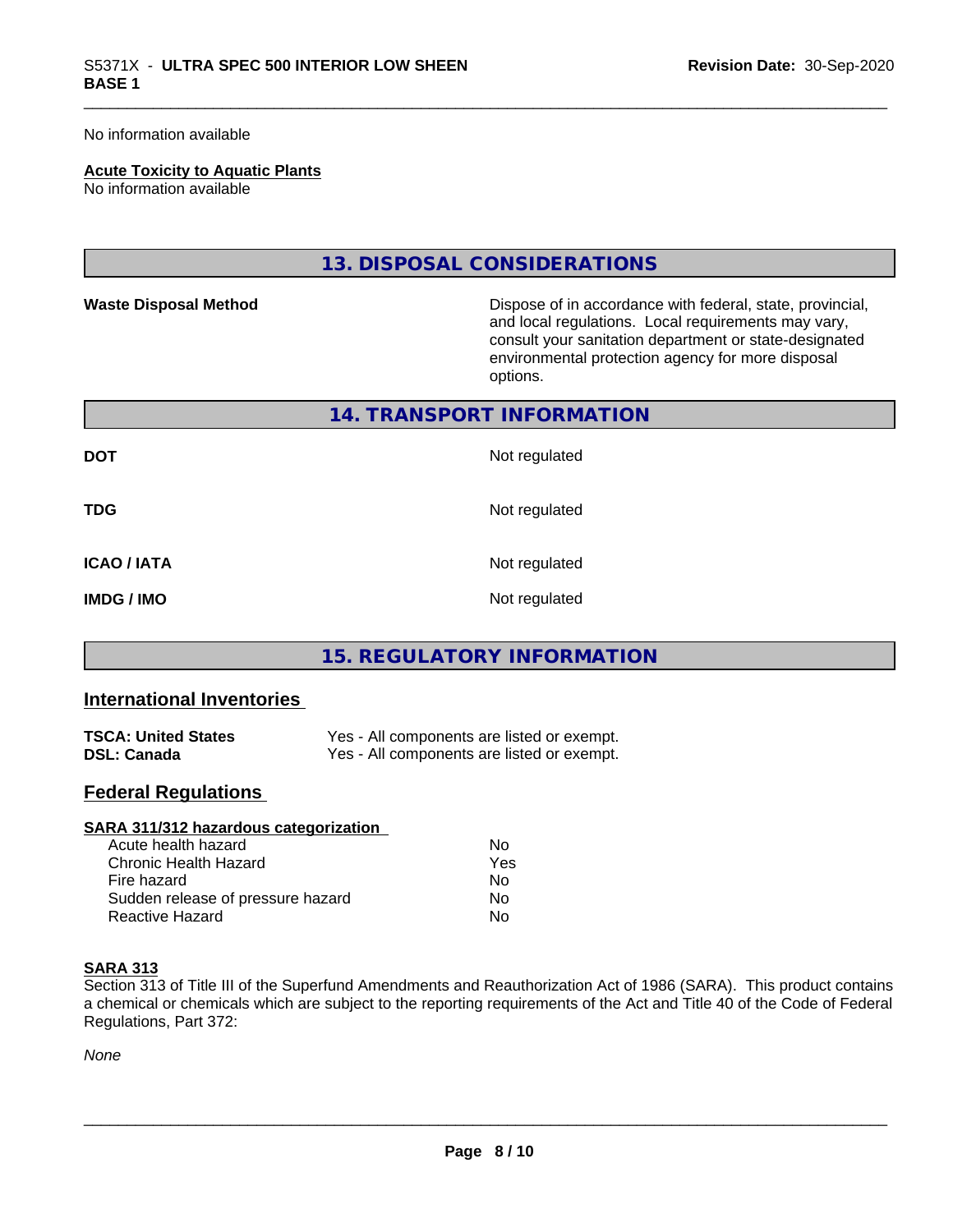#### **Clean Air Act,Section 112 Hazardous Air Pollutants (HAPs) (see 40 CFR 61)**

This product contains the following HAPs:

*None*

#### **US State Regulations**

**California Proposition 65**

# **A WARNING:** Cancer and Reproductive Harm– www.P65warnings.ca.gov

#### **State Right-to-Know**

| <b>Chemical name</b> | <b>Massachusetts</b> | <b>New Jersey</b> | Pennsylvania |
|----------------------|----------------------|-------------------|--------------|
| Titanium dioxide     |                      |                   |              |
| Kaolin               |                      |                   |              |
| Silica amorphous     |                      |                   |              |

#### **Legend**

X - Listed

#### **National Pollutant Release Inventory (NPRI)**

#### **NPRI Parts 1- 4**

This product contains the following Parts 1-4 NPRI chemicals:

*None*

#### **NPRI Part 5**

This product contains the following NPRI Part 5 Chemicals:

*None*

#### **WHMIS Regulatory Status**

This product has been classified in accordance with the hazard criteria of the Hazardous Products Regulations (HPR) and the SDS contains all the information required by the HPR.

| <b>16. OTHER INFORMATION</b>                                                                                                                          |               |                                                                            |                      |          |  |
|-------------------------------------------------------------------------------------------------------------------------------------------------------|---------------|----------------------------------------------------------------------------|----------------------|----------|--|
| HMIS -                                                                                                                                                | Health: $2^*$ | Flammability: 0                                                            | <b>Reactivity: 0</b> | $PPE: -$ |  |
| <b>HMIS Legend</b><br>0 - Minimal Hazard<br>1 - Slight Hazard<br>2 - Moderate Hazard<br>3 - Serious Hazard<br>4 - Severe Hazard<br>* - Chronic Hazard |               | X - Consult your supervisor or S.O.P. for "Special" handling instructions. |                      |          |  |